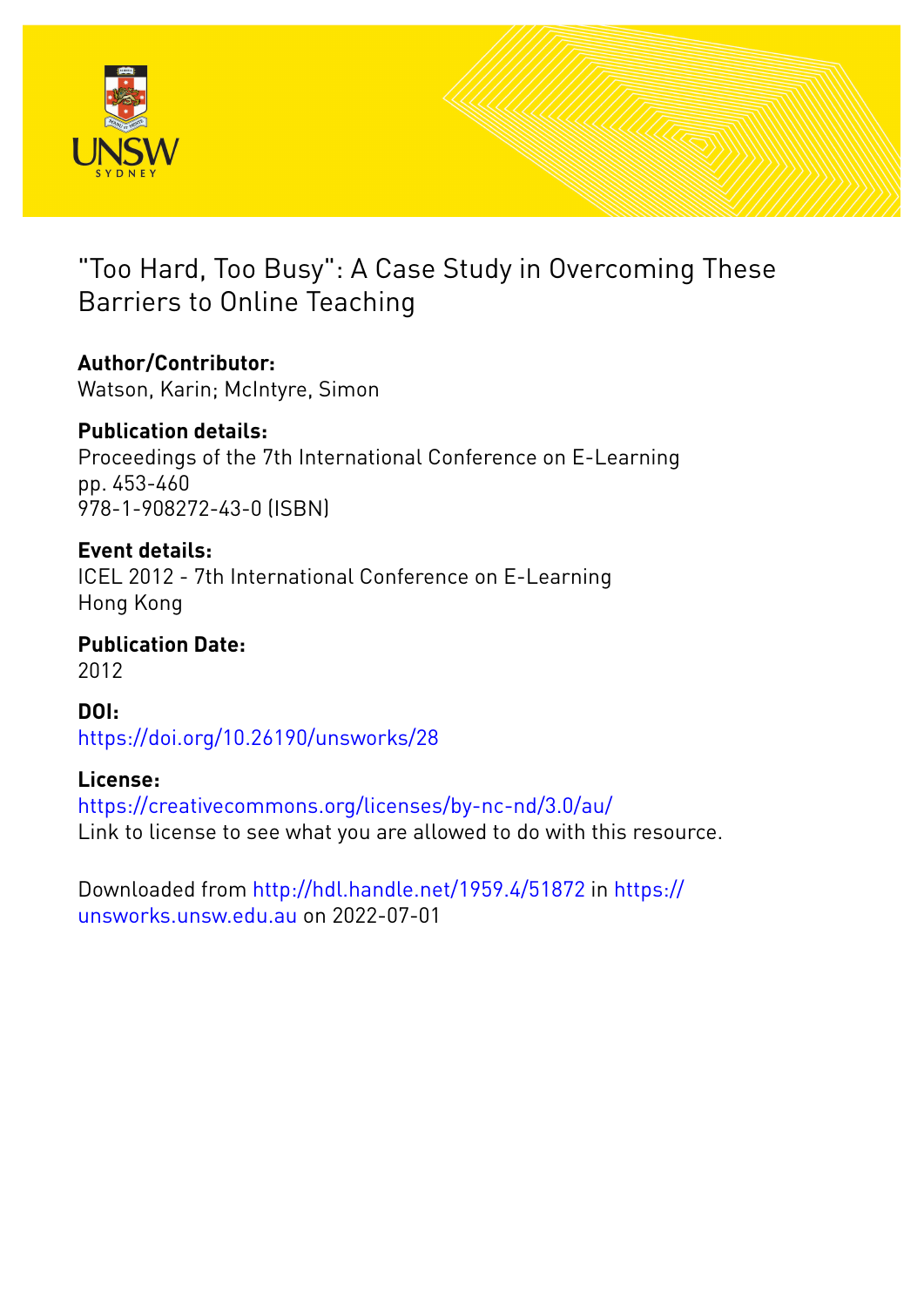## **"Too Hard, Too Busy": A Case Study in Overcoming These Barriers to Online Teaching** Karin Watson, Simon McIntyre The University of New South Wales, Sydney, Australia karin@unsw.edu.au s.mcintyre@unsw.edu.au

**Abstract:** The adoption and integration of online learning and teaching in higher education is becoming increasingly important in our rapidly changing digital society. While many teachers and academics acknowledge the importance of adapting their own teaching practice to this new approach, knowing how and where to get started can be a daunting task for many.

There is an overwhelming amount of professional development information regarding online teaching available to educators through workshops, the Internet, books, technical demonstrations and academic papers. However time-poor teachers often find it difficult to invest time and effort into attending workshops, or analysing available theory and research (McIntyre 2011) to derive online teaching approaches relevant to their own situations.

Similarly, many teachers first embarking on a new online initiative can find it an isolating and frustrating experience, with limited peer support (Bennett, Priest and Macpherson 1999) and practical pedagogical guidance while 'learning the ropes' or preparing course curriculum.

So what approach can be taken to firstly connect with these teachers at the 'coalface,' and then support them through their initial investigations and subsequent development of online teaching practice?

In 2009, COFA Online at The University of New South Wales won funding from the Australian Learning and Teaching Council (ALTC) Competitive Grant Scheme for a project called *Learning to Teach Online (LTTO): Developing high-quality video and text resources to help educators teach online* http://bit.ly/d18ac5. The project's aim was to produce a set of resources to enable more educators, particularly those with no online experience, to successfully adopt and develop online teaching practices, and to reach a diverse audience of teachers across different disciplines and institutions throughout the world.

This paper discusses the strategies adopted by the LTTO Project to ensure the resources focused on pedagogy and were perceived as pragmatic, easy to use and readily adaptable. It also outlines how the adoption of social media as a dissemination method facilitated easy access to the resources by a wide audience of teachers both with and without online teaching experience, and promoted greater awareness and uptake across disciplines and institutions around the world. It demonstrates, through summative and formative evaluations, how this approach effectively encouraged teachers to get started with their online teaching and stimulated their interest in further research on the topic.

**Keywords/Key Phrases:** pedagogy, e-Learning adoption, online teaching, time-poor teachers, collegial support

## 1. **Background**

COFA Online is an online learning unit at the College of Fine Arts (COFA), The University of New South Wales (UNSW) in Sydney Australia. COFA Online has a successful track record for delivering professional development resources and online courses since 2003. During this time, COFA Online has developed, applied and evaluated face-to-face pedagogically focused professional development programs for teachers wishing to start online teaching (McIntyre 2001). These programs typically included groups of approximately 10 participants and ran as a series of monthly workshops over a semester, 'enabling educators from UNSW as well as other Sydney universities to develop their online curricula and teaching practices'. (McIntyre 2011)

While very successful, the programs had limitations since they could only train a small number of educators at any one time in a specific location, and at 6 months duration were considered time consuming. They also focused primarily on Art and Design. During this time, COFA Online was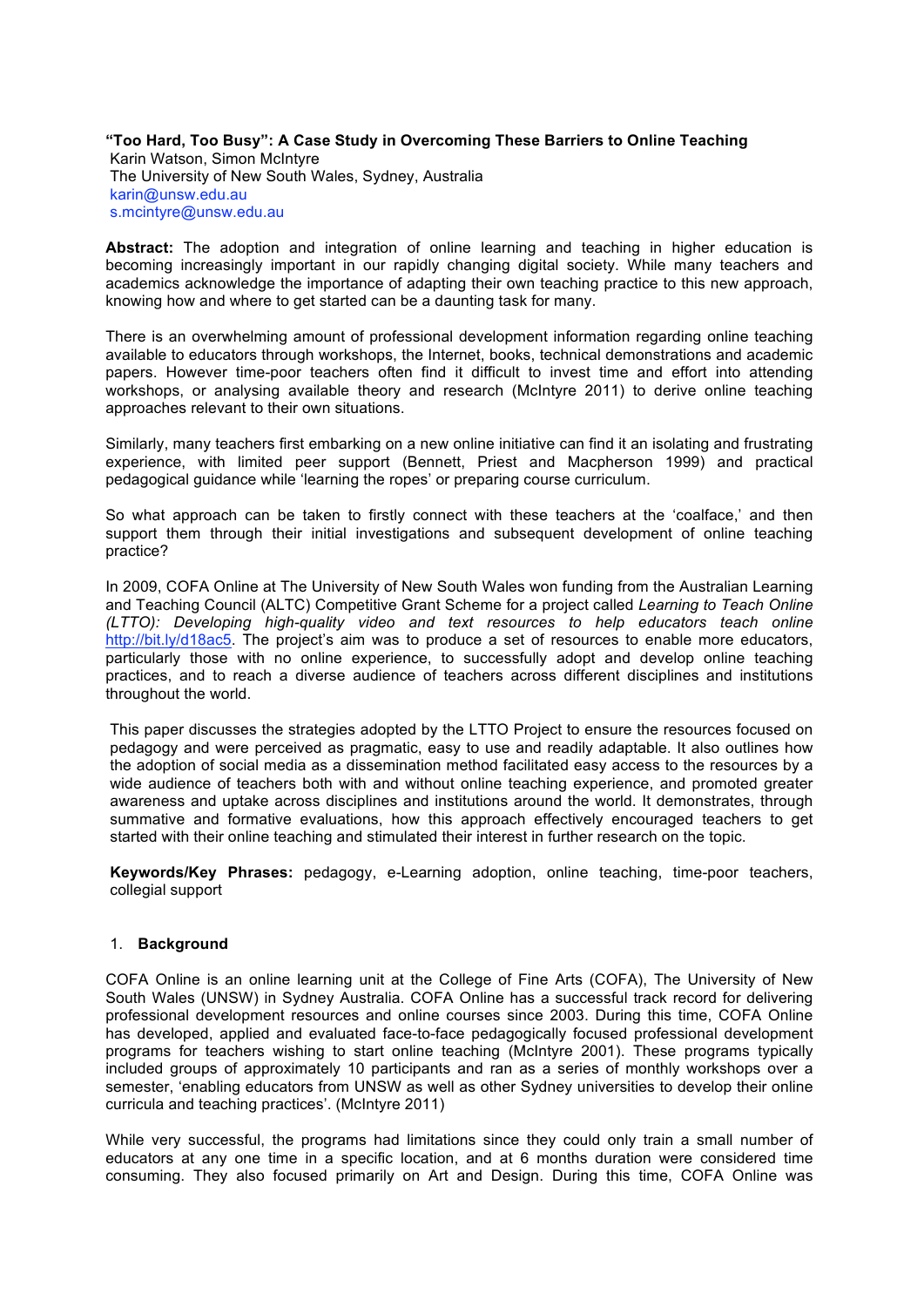increasingly being approached by other faculties, institutions and industries to conduct more professional development programs, as well as by individual teachers asking for help to get started in online teaching. It became apparent that a new method of reaching a larger audience was required to build upon the practical and theoretical knowledge and experience gained from these face-to-face programs (McIntyre 2011) and in so doing, address some of these issues. As a result, in 2009 COFA Online applied for funding from the ALTC for the 'Learning to Teach Online (LTTO) Project. http://bit.ly/d18ac5.

The project's aim was to produce a set of resources to enable more educators to adopt and develop online teaching practices across different disciplines and institutions throughout the world. This paper focuses more specifically on the strategies used to reach and engage teachers often situated at the coalface of teaching who were too busy or found adopting online teaching too hard.

In order to understand how best to approach and develop strategies to encourage this, it was important to first understand the context and identify the barriers faced by these teachers.

## **2. Context and barriers faced**

The main barriers were identified as follows:

#### **2.1 Time-poor teachers**

Teachers' concerns about the additional time and effort associated with online teaching are well documented (Shea, Pickett and Li 2005), and they remain one of the main stumbling blocks to adopting online teaching practices. Many teachers are aware of the substantial amount of time required to attend training sessions, to develop online courses, as well as to teach in them (Herrington, Reeves and Oliver 2005, Shea, Pickett and Li 2005).

Engaging educators that are time poor and overworked (Hannon 2008) can be difficult as they divide their time between various commitments (Ellis and Phelps 2000), and feel overwhelmed by the increasing demands on their time (Slay 1999). This is particularly evident when there are inconsistencies between an institution's goal and policies regarding online teaching and the level of pedagogical support (McIntyre 2011) and funding offered in order to achieve these goals.

Equally challenging is reaching the high proportion of casual or sessional staff commonly employed in higher education. While these teachers are typically at the coalface and in close contact with students, they are often unable to attend or are excluded from the institution's professional development programs and training opportunities that are offered to more permanent staff (Rice 2004).

## **2.2 Peer and collegial support**

Literature suggests that teachers prefer to learn alongside other teachers and learn from their experiences (Ertmer Addison Lane Ross and Woods 1999) and as such peer support can be regarded as a key factor in initiating and assisting the adoption of online teaching (Covington Petheridge and Egan 2005).

Yet training in online teaching is often conducted through a series of workshops, seminars or lectures offered by the institution's Learning and Teaching units, and are limited in their ability to offer the day to day collegial support that encourages the transfer of learning (Rabak and Cleveland-Innes 2006) and sharing of expertise specific to their teaching situation or discipline.

While many teachers have developed valuable skills and experience in online teaching, they tend to work in isolation, thereby limiting the transference of their expertise to their colleagues. (Bennett, Priest and Macpherson 1999). This can leave teachers new to online teaching feeling isolated and not knowing where to go for help.

## **2.2 Relevance, authenticity and the application of practical knowledge relevant to the educators' own situation.**

While there is a large amount of information and knowledge available through workshops, seminars, the Internet etc, knowing how to 'quickly and effectively apply these approaches to their own individual circumstances and skill levels' (McIntyre 2011) can be a difficult and frustrating experience for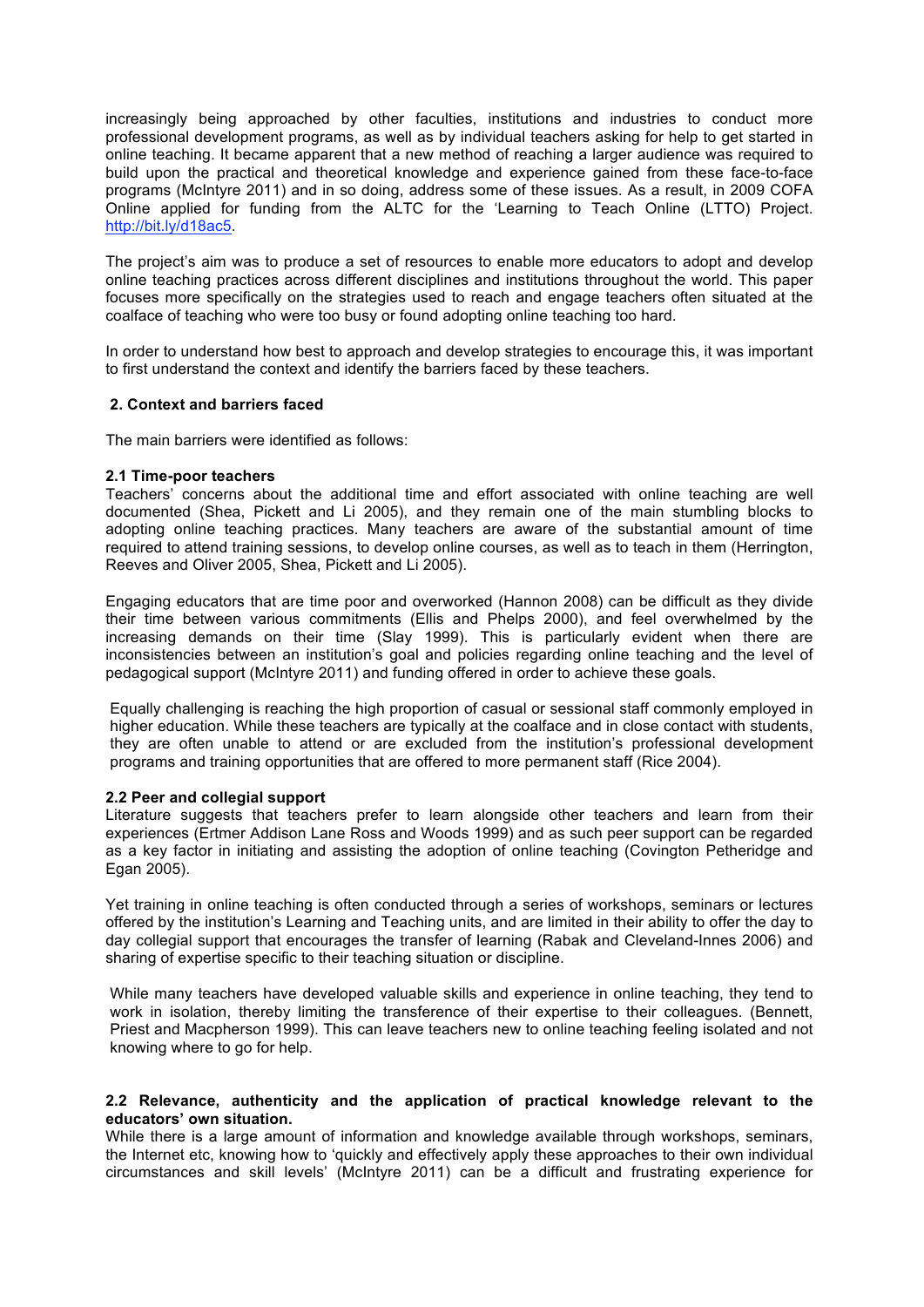teachers. Information can either be too technology focused and software specific, or alternatively too theoretical and lacking in practical pedagogical guidance. In some instances the information or online teaching experience is 'sugar coated' (Bennett 1999) and fails to provide the balanced view associated with an authentic teaching experience.

Group training sessions are not always able to acknowledge the different abilities, level of experience, needs and teaching styles of various teachers. For teachers with little online experience, it is difficult to judge - before committing time to attend these sessions- what resources or programs may be useful and appropriate to their teaching situation.

In addition, the technical and computer jargon associated with online teaching can be confusing, in many cases reinforcing feelings of inadequacy and resistance. This further alienates any connections between a teacher's existing face-to-face teaching practices and those of online teaching (Bennett 1999).

## **3. Strategies adopted by the LTTO Project to overcome these barriers**

Based on this investigation of context, literature, and COFA Online's previous research and experience in professional development programs, the LTTO Project adopted the following approaches and strategies to address these barriers:

## **3.1 Time-poor teachers**

To address the issue of lack of time experienced by many teachers, the resources needed to be pedagogy focused, pragmatic, easy to use, easily accessible, modular or available in 'bite size pieces.' To engage busy teachers searching for information, the resources needed to be succinct and well edited, and accurately describe the nature of the content upfront. To remain relevant and useful, all resources produced by LTTO needed to allow for the rapidly changing and obsolescent nature of online platforms and new technologies by being modular, interchangeable and easily replaced or updated.

## **3.2 Authenticity and application of practical knowledge**

To promote authenticity and encourage the application of practical knowledge, it was decided that the LTTO resources needed to include real-life case studies, examples and opinions from experienced educators from many different institutions and disciplines. It was important that this information offered a balanced view of their experiences and included useful strategies to allow teachers to easily adapt the information to their own situations. It was considered important that the resources be professionally formatted and presented to stand apart from the more informal, less stringently edited information readily available on the Internet.

## **3.3 Peer and collegial support**

It was envisaged that this sharing of information and advice, in an easily digestible and adaptable format would facilitate the transfer of knowledge associated with peer support, and encourage teachers to try smaller, less threatening aspects of online teaching. It was also decided that establishing an online forum linked to the LTTO project website might allow educators the opportunity to discuss aspects of the resources or seek further peer support and guidance.

## **3.4 Accessibility of resources**

It was decided that to ensure the resources were easily accessible, they should be offered free of charge (this was also a condition of the project funding); be readily available through a variety of well known channels (such as YouTube, iTunes U, the COFA Online Gateway Website and UNSWTV); be easily downloadable by not requiring excessive bandwidth; and be appropriate for viewing on smaller devices such as mobile phones and iPods.

## **4. Format adopted for the LTTO Project resources to implement these strategies**

The decision to produce a series of downloadable online resources in a modular 'episodes' format would encourage autonomous self development (Lewis 2006) by allowing teachers to select and access information that was relevant or of interest to them, and to then use these resources in their own time, at their own pace, and according to their existing skill or ability level. It would also allow the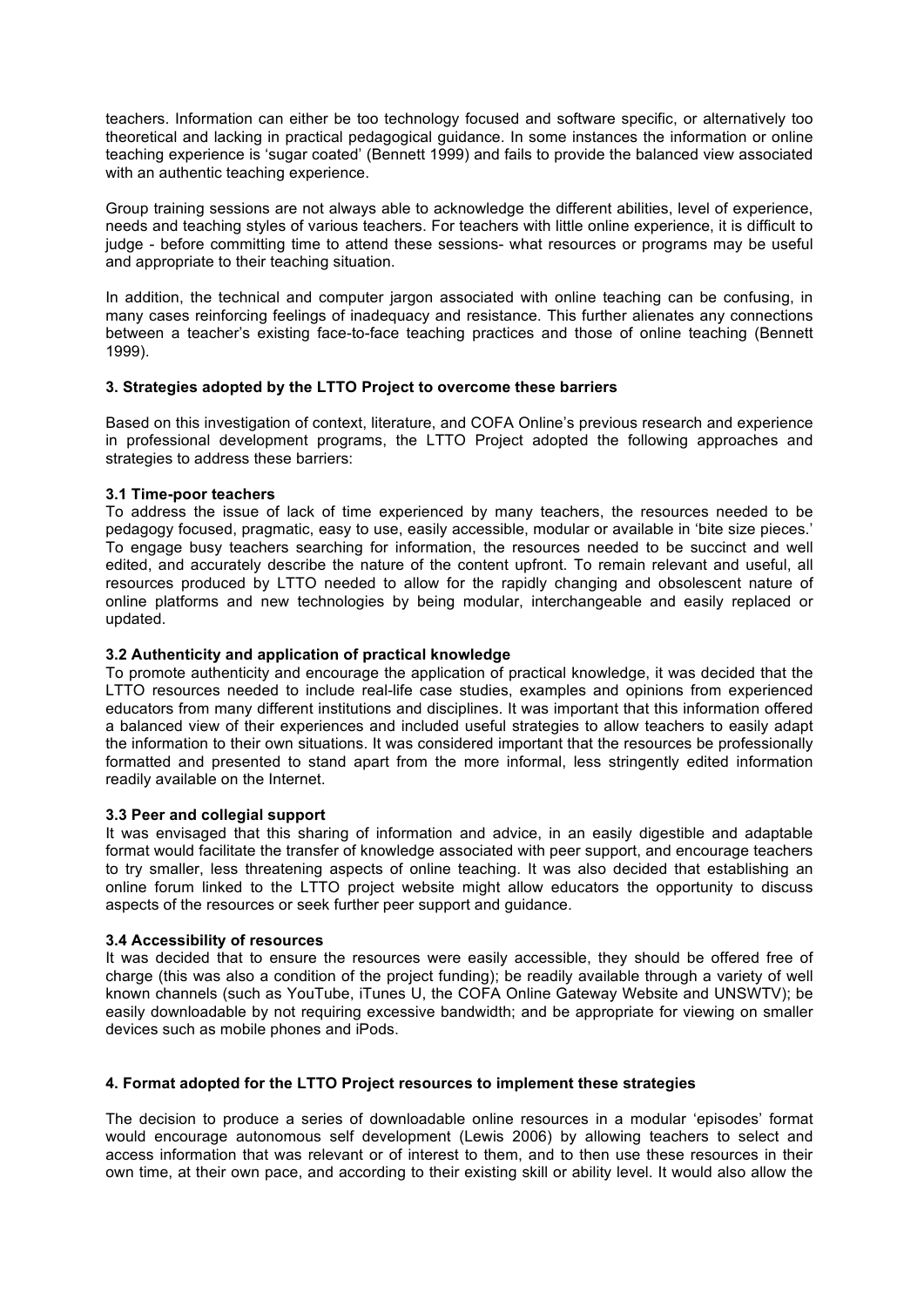project team to add more episodes on an ongoing basis, or to remove any that were superseded or where the technology was no longer relevant or appropriate.

Each episode would comprise of a short video of about 5-9 minutes in length and a supporting written PDF document. It was decided to combine both types of resources in each episode to accommodate the different learning styles of the teachers using them, and to scaffold the complexity of the information presented (McIntyre 2011). The videos would have a more collegial conversational tone and introduce the viewer to the concepts in the episode, and the PDF document would include greater depth of content and serve as a practical, downloadable or printable document for later reference. The PDF would also offer useful links, suggestions for additional reading and useful tips to encourage further research by the teacher.

To accommodate a broad range of opinions and voices, 53 academics and 14 students were interviewed. They represented 18 different disciplines from 18 universities in Australia, the UK and Switzerland. http://online.cofa.unsw.edu.au/learning-to-teach-online/whos-been-interviewed

To ensure the videos were of a professional quality, the project team engaged a video production unit for filming and editing. To ensure the nature of the content and purpose of each episode was immediately apparent, the titles of episodes were kept deliberately succinct, and each video and PDF commenced with a brief summary of the content that the viewer would find within. This would allow teachers to quickly assess whether the information was relevant or of interest to them.

## **4.1 Episodes**

The collection of episodes were divided into 3 categories:

## 4.1.1 Context Planning and Teaching

This series of episodes covered different pedagogical themes considered relevant to online teaching and addressed some of the common questions and concerns. Examples included topics such as 'Engaging and motivating students' http://bit.ly/ijlL3g, 'Planning an online class' http://bit.ly/gFPzbN, 'Managing your time online' http://bit.ly/cnzReG 'Learning management system or the Open Web?' http://bit.ly/aL55Yj, and 'Conducting effective online discussions' http://bit.ly/fhEFBn. These episodes included a large number of interviews and opinions from a broad range of experienced academics, academic support staff, students and learning and teaching professionals from many different institutions and disciplines. This approach provided a more wholistic and balanced representation of online teaching, rather than just the views of the LTTO Project team.

## 4.1.2 Case Studies

These episodes each featured an example of best practice and detailed one teacher's pedagogical approach to their online teaching practice. Examples included 'Using Flickr as an online classroom' http://bit.ly/989e9Y, 'Using ePortfolios as a reflective teaching tool' http://bit.ly/koVNA2, 'Using audio feedback' http://bit.ly/bobJOD, 'Using blogs for peer feedback and discussion' http://bit.ly/bH53dD amongst others . In the video, teachers discussed the reasons for their approach, the strategies adopted for planning and teaching the course, the benefits of the online approach, and importantly, any difficulties or challenges faced and how these were overcome. In addition, the case studies included useful screen capture demonstrations of the online teaching environment used by each teacher. Wherever possible, students' opinions were also included to represent a balanced perspective of the learning experience.

It was hoped that this conversational tone would reinforce collegial support and that the practicalities and balanced views of the case studies would serve as peer encouragement to motivate teachers to overcome their reluctance to online teaching.

#### 4.1.3 Technical Glossary

These episodes provide a quick start-up and support guide to some of the software discussed in the case studies. While the focus of the LTTO project is primarily about online pedagogy, it was considered important to provide a pragmatic reference within which these pedagogies could be applied. Examples include 'Recording Audio in Audacity' http://bit.ly/gbjSYZ, 'Setting up a simple blog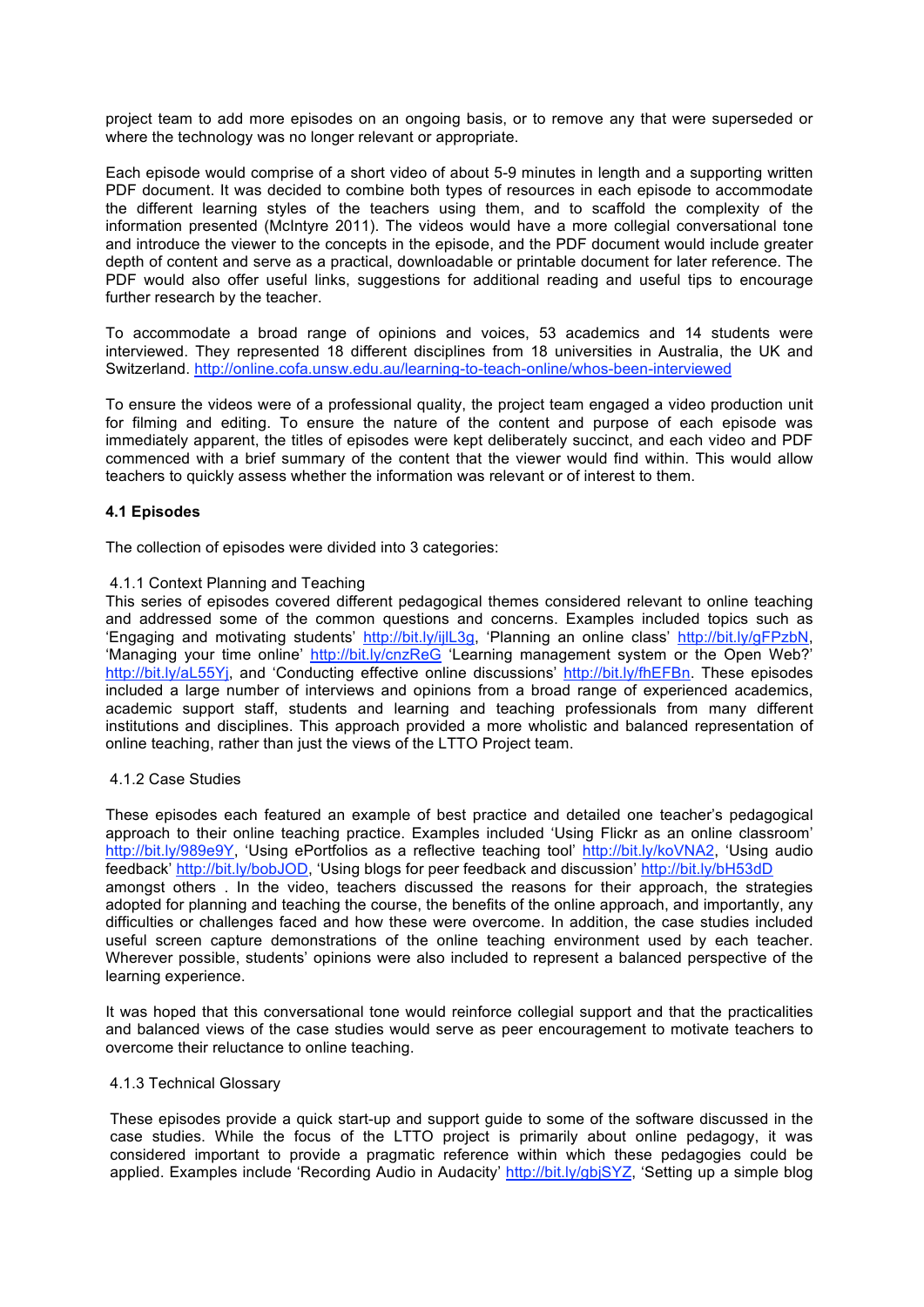#### in Blogger' http://bit.ly/lWuQ1x, and 'Twitter Basics' http://bit.ly/hHGiwQ.

As a result of this format, a total of 32 episodes were produced and released progressively over an 8 month period. This gradual release allowed the project team to improve and respond to direct feedback for subsequent episodes, and helped sustain ongoing interest in the project.

#### **4.2 Dissemination and accessibility of resources**

The episode dissemination strategy was based on the understanding that a single website dedicated to the project could only draw limited attention to itself, and that the users – who in many cases would be busy teachers - could only find the website by chance or via a specific web search. Traditional, nondigital promotion would be time consuming and limited in whom it would target, and thus a more contemporary web 2.0 inspired approach was adopted (McIntyre 2011). It was believed that the resources would have far greater reach, awareness and accessibility if disseminated into as many different and regularly frequented online formats and social media groups as possible. This would also have the potential for these communities to promote or refer the episodes to teachers with no online experience.

It also became evident early in the project that the community aspect of the LTTO Forum did not have the interest and uptake as anticipated, and it was decided that it would be more beneficial to share the episodes with existing online communities rather than compete or maintain a dedicated LTTO Forum.

As a result, the following dissemination mechanisms were utilised:

#### 4.2.1 Integrated online dissemination system

Episodes were uploaded into UNSW TV and then automatically pushed to populate the Learning to Teach Online website, ITunes U and YouTube. While these were the only places where video content was hosted, users could freely embed videos in other websites (McIntyre 2011). This also ensured that the resources were easily accessible and that they could be downloaded in a variety of resolutions on several types of devices.

## 4.2.2 Open Educational Resources (OER)

These are international websites which share educational content produced by universities and are available to educators globally. Since these are reputable websites that feature educational content, teachers are more likely to search and use content featured here as opposed to more generic websites. LTTO episodes are located in MERLOT http://www.merlot.org, OER Commons http://bit/ly/lrTm8q , Jorum http://www.jorum.ac.uk and Scribd http://www.scribd.com

#### 4.2.3 Existing online groups and organisations

These included established groups such as Academia http://bit.ly/14XITR and Classroom 2.0 http://www.classroom20.com

## 4.2.4 Social media

The project was actively promoted through tools such as Twitter, Facebook, and LinkedIn with the view that this would encourage more rapid and wider awareness of the resources.

#### 4.2.5 Stakeholders

Universities and interviewees who contributed to the project were emailed links to the resources and asked to share them with colleagues and any educational networks that they actively contributed to.

## 4.2.6 Media

The project and project team were interviewed or featured by several Australian newspapers and University magazines.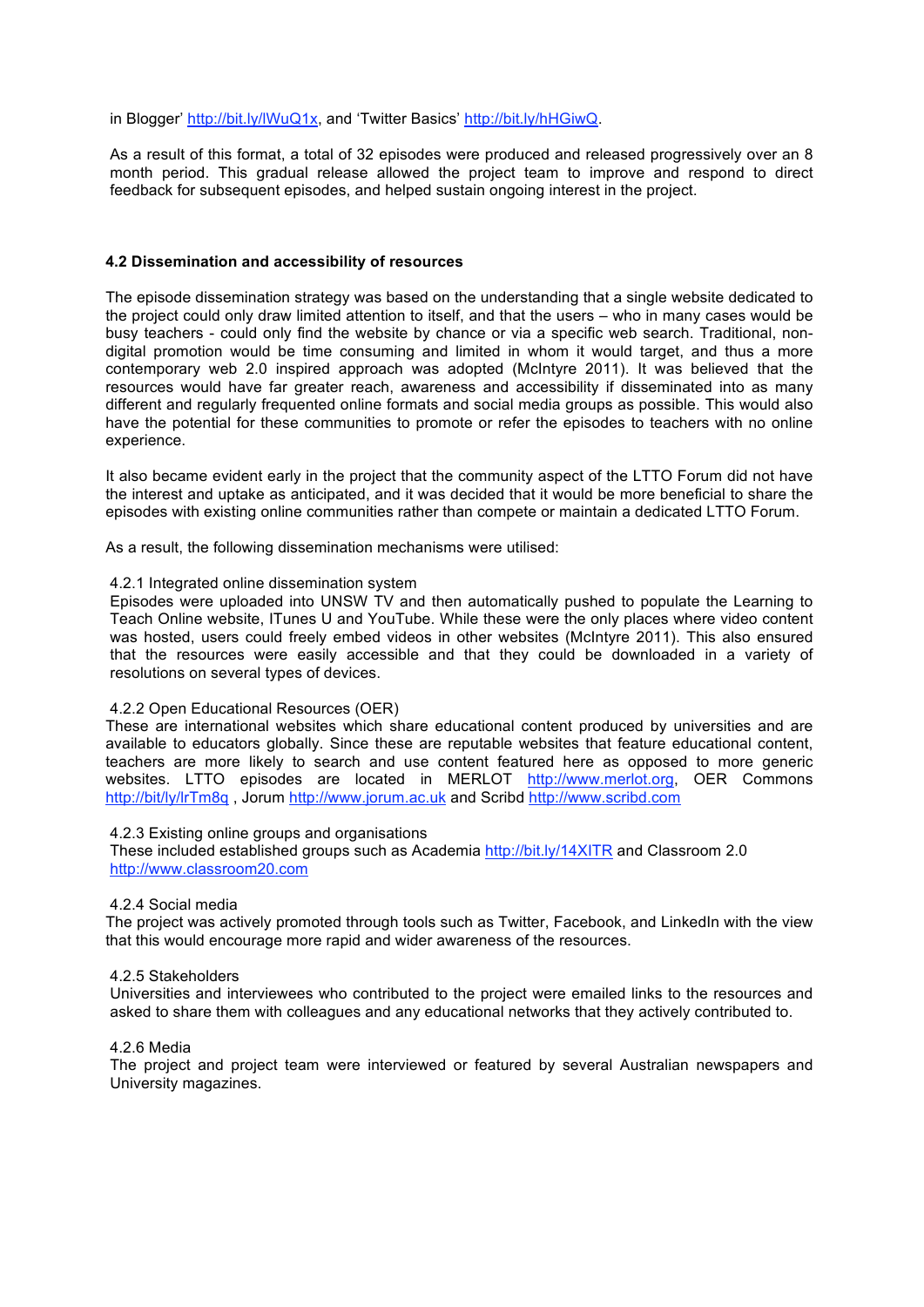## **5. Evaluation and feedback of the strategies and format adopted by LTTO in overcoming these barriers**

Data relating to the dissemination and uptake of the project (such as the number of views of each episode, the country in which the viewers were located, links on websites to the project, embedding of videos, etc) was collected and recorded using Google Analytics, Google Alerts, YouTube, iTunes U and Twitter.

In addition, evaluation and feedback was conducted through a voluntary online anonymous survey linked to the episodes. To date, over 100 responses representing 34 disciplines across 26 countries have been recorded. Substantial unsolicited feedback was also received from users via emails, phone calls, educational blogs, online reviews, newsletters, websites and other social media.

The response has been overwhelming positive, and has far exceeded the aims of the project and the expectations of the project team. The number of views of the episodes, and the broad range of disciplines and locations of those viewing them, has been substantial. Importantly, the feedback indicates that the project has engaged many teachers and encouraged them to either start teaching online, or encouraged them to develop their existing practices. There has also been substantial uptake by learning and teaching units and professionals that have embedded the episodes into their professional development programs.

The success and impact of the strategies and format adopted in the LTTO Project to achieve these goals and overcome the barriers is outlined and discussed as follows:

## **5.1 Extent of dissemination and uptake across the world**

At the time of writing:

- the episodes have received over 120,000 unique views from 136 countries and territories in 15 months
- 49 institutions in 7 countries have linked to the project
- 36 institutions in 9 countries are using the resources in their own professional development and educational programs

In addition to this, hundreds of educators have used social media such as twitter and blogs to discuss or promote the resources. The project was named the number one collection in the iTunes U Teaching and Education category for several weeks in 2011, and In December 2011 the Project received the 2011 Innovation and Excellence Award by the Australian Society for Computers in Learning in Tertiary Education (ASCILITE).

Overall, the statistics from Google Analytics and survey respondents indicate that users accessed or were referred to the LTTO episodes via the broad range of the dissemination strategies targeted by the project team. While some of these dissemination methods were more successful at different stages of the project (eg referrals via social media and education blogs were initially more prevalent, with institutions' websites and OER's becoming more dominant later in the project) it validated the project's multi-pronged dissemination approach in order to reach the maximum number of users, and in so doing have the potential to reach, directly and indirectly, teachers at the coalface with no online experience. It also supports the project team's decision to abandon the LTTO Forum in favour of accessing and maximizing the potential of already established and popular online communities and groups who had the potential to introduce the episodes to other teachers.

## **5.2 Reaching and engaging teachers with no online experience**

Initial findings suggest that the project has succeeded in reaching teachers with no online experience. The online survey indicated that 45% or the respondents had no or less than one year of online teaching experience, and of the teachers that had no prior online experience, 75% of those indicated that the episodes had helped them get started with online teaching.

As the project progressed, many institutions' learning and teaching websites started linking to the LTTO project, and increasingly embedding the resources into their professional development programs. This timing corresponded with an increase in the number of teachers with no online teaching experience responding to the LTTO online survey. It suggested that while the LTTO project had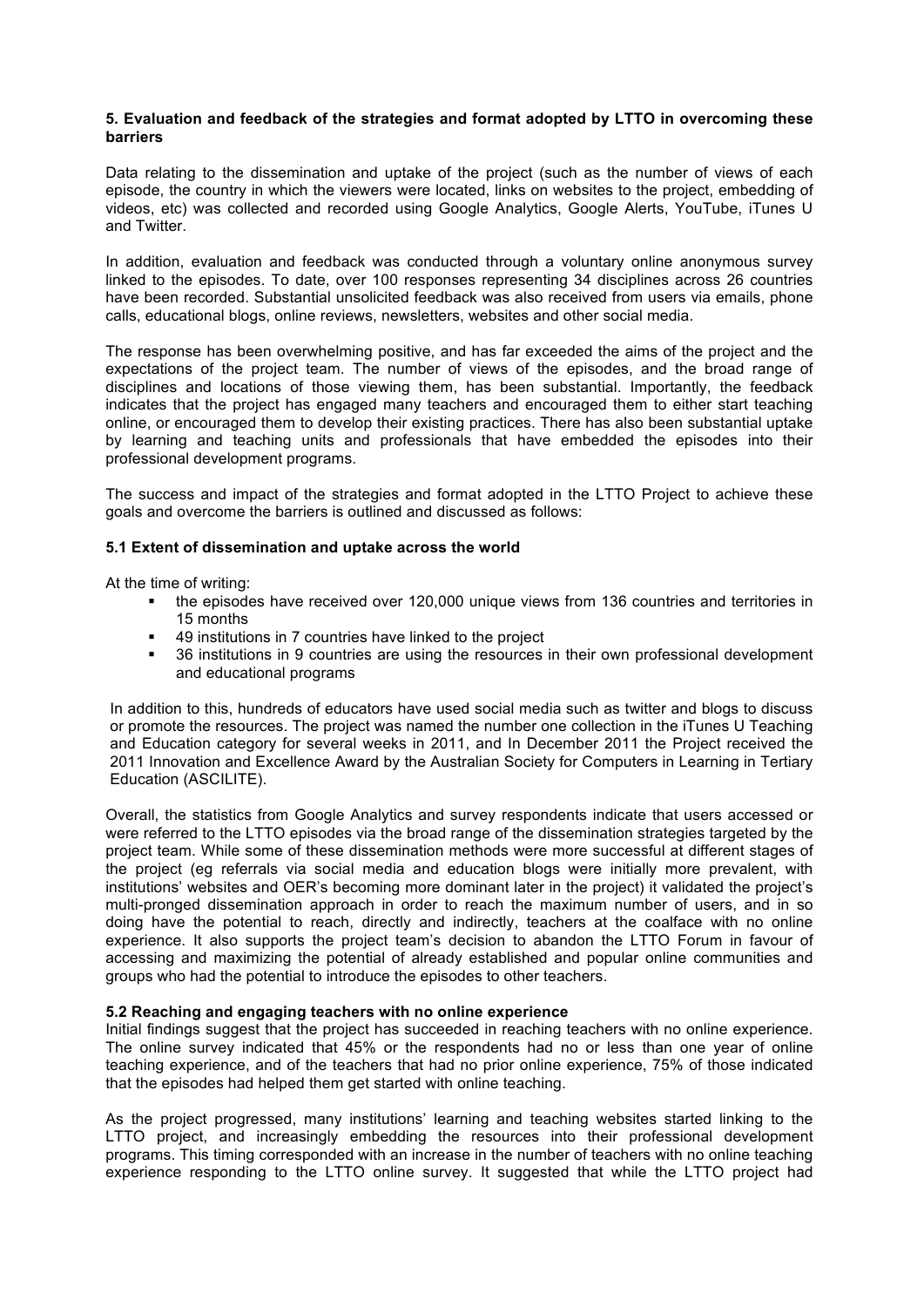difficulty reaching these teachers directly through its online dissemination system (since many of these teachers were unlikely to use social media, blogs, etc), the project was able to do so via existing websites or institutions' learning and teaching units. The quote below illustrates this:

*"These videos are excellent!! They provide actual examples of the benefits of online teaching by academics who have the experience. We're hoping to provide these as resources to our faculty who are just starting to teach online" (Anonymous)*

## **5.3 Time, ease of use & accessibility**

While the number of views of the episodes suggested that the project was accessible, easy to use and easily downloadable, this was further supported when The LTTO project was independently peer reviewed by international Open Education Resources MERLOT and awarded five stars out of five for *"Ease of Use for Both Students and Faculty.*" http://bit.ly/zJyIBI

In the LTTO online survey, 96 % of respondents agreed that "the information within the videos and accompanying PDF files was engaging and easy to follow". The LTTO strategy for engaging busy teachers by developing modular, succinct and freely available episodes was verified in the survey with responses to a question about the user's perception of the most valuable aspect of the project:

 *"easy to watch, short snippets of information, loved the accent" (Anonymous)*

*"accessibility of getting instant information and watching/listening" (Anonymous)*

 *"Being able to chose which episode interested me at any one moment (no-linear structure) according to my needs." (Anonymous)*

*"It's here, it's FREE information I have access to, and I don't have to travel around the world to get this valid, professional, and updated research that is still growing as I write…" (Anonymous)*

## **5.4 Collegial support, conversational tone and advice of experienced teachers**

The positive effect of providing collegial support and advice from experienced teachers was evident. 96% of respondents agreed that the conversational tone of the videos as well as the representation of different opinions of academics was effective and engaging, indicating in their feedback comments that the valuable aspects of the project were as follows:

*"Collection of real "people" telling real stories :)" (Anonymous)*

*"The opinions of others as I was a little nervous" (Anonymous)*

*"Hearing from front line higher educators." (Anonymous)*

*"Sharing of information and advice at other universities..." (Anonymous)*

*"breadth of coverage, disparity of opinions of practictioners" (Anonymous)*

The importance of representing a balanced 'warts and all' approach to the case studies, and the encouragement and reassurance it fosters is supported in statements such as:

*"Seeing how things were done elsewhere, and adopting features of other projects to further our own. Even the idea that others out there were having the same ideas and difficulties is encouraging to keep working at improving our own work…" (Anonymous)*

## **5.5 Authentic, pragmatic examples adaptable to own teaching**

The project was regarded by users as being pragmatic and authentic in its content and presentation. MERLOT again awarded the resources a five star out of five rating for *"Potential Effectiveness as a Teaching Tool"*. 99% of the respondents of the survey agreed that "the content, strategies and ideas featured in the episodes were valuable and relevant" citing that some of the most valuable aspects were: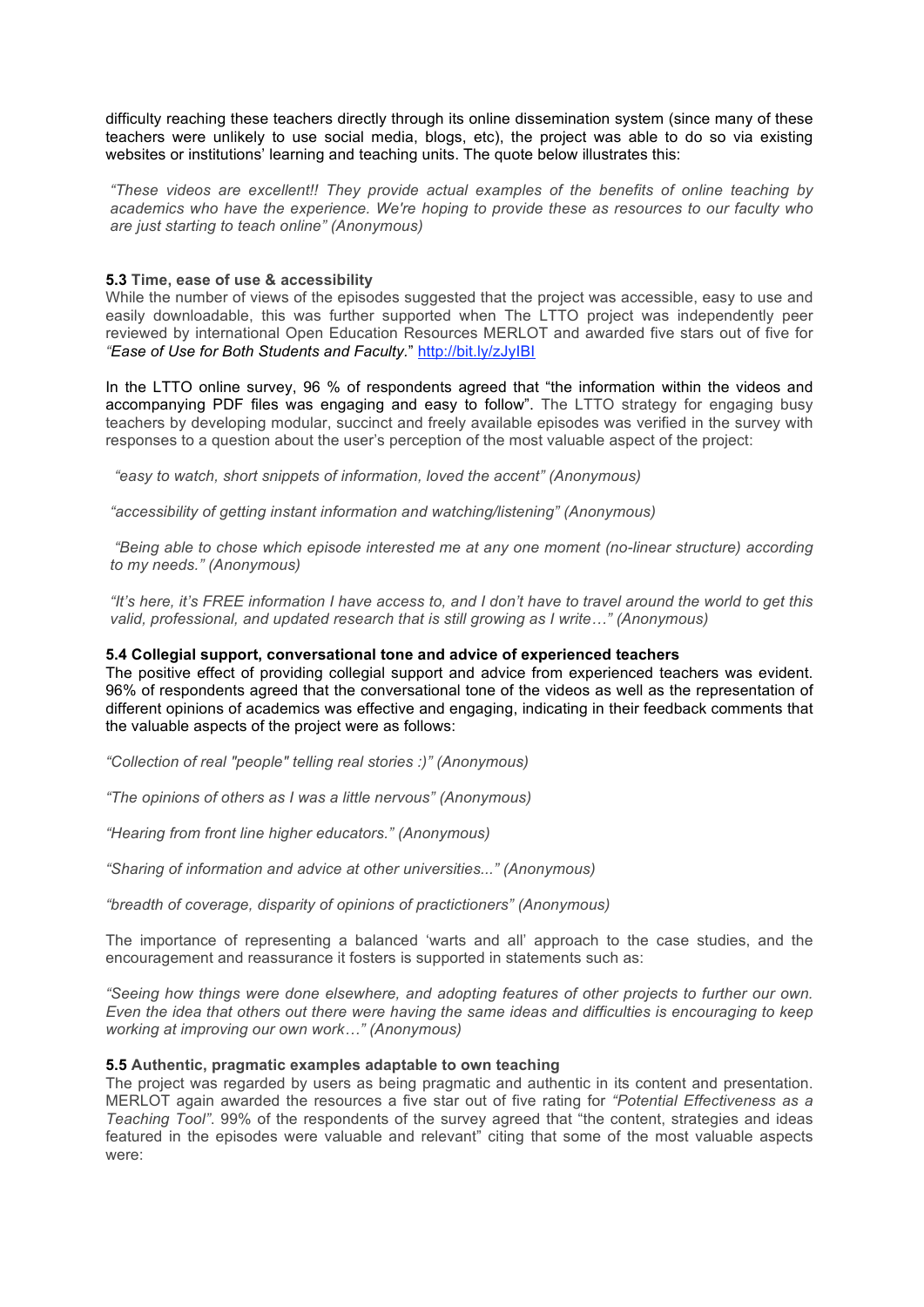*"Real examples rather than hypotheticals" (Anonymous)*

*"Practicality - the ideas are ready to use!" (Anonymous)*

*"The case studies. So much of what is available online is you can do this activity or try that activity, this worked really well with my students etc, but, in my opinion, it's the case studies here that teaching practitioners will connect with - plus the humanistic factor of seeing the person talking." (Anonymous)*

The benefits of sharing information and strategies irrespective of discipline were supported by 99% of survey respondents agreeing that " The ideas, strategies and concepts from the different disciplines represented in the episodes were relevant and useful to me even though my discipline may have been different".

Of those surveyed, 96 % found the combination of PDF and video effective and useful with feedback such as:

 *"Very good videos and it was very helpful to have the option of downloading the pdf's for further resources." (Anonymous)*

#### **5.6 Professional, well edited format**

The decision to employ professional video and editors proved worthwhile as the resources were regarded as high quality and were featured, embedded or adopted by many reputable OER's, institutions' websites and learning and teaching units.

*"…these resources are far superior to what is typically found on YouTube. I'm actively promoting the home website for COF Online via my university resources and global social networks" (Anonymous)*

*"I am looking for resources and models to support faculty in our institution. I am impressed by the model you have developed. Thanks you for creating such a great resource: (Anonymous)*

## **6. Conclusion**

Both the summative and formative evaluations to date suggest that the LTTO project has been successful in its aim to produce a set of resources that would enable more educators from different disciplines and institutions around the world to adopt online teaching practices. Importantly, the issues identified by LTTO as barriers to engaging time poor educators at the coalface appear to have been overcome by the strategies implemented by the LTTO Project. It emphasises the need for practical, succinct, easy to use, accessible resources that offer collegial support and pragmatic strategies that teachers can readily adapt to their own situation. This approach encouraged busy teachers to engage with online teaching and stimulated their interest in further research on the topic.

As data collection and evaluation still continues, it is hoped that with the current inclusion of the LTTO resources in professional development programs by institutions around the world, the episodes would reach and engage a further number of teachers at the coalface who would not usually be aware of the resources.

While initial funding has limited the LTTO Project to 32 episodes, the project team is motivated to continue with the project to include more disciplines, institutions and examples of online teaching pedagogies.

#### **Acknowledgements**

The authors would like to acknowledge the assistance of the Australian Learning and Teaching Council (ALTC) for its funding and support for the Learning to Teach Online project.